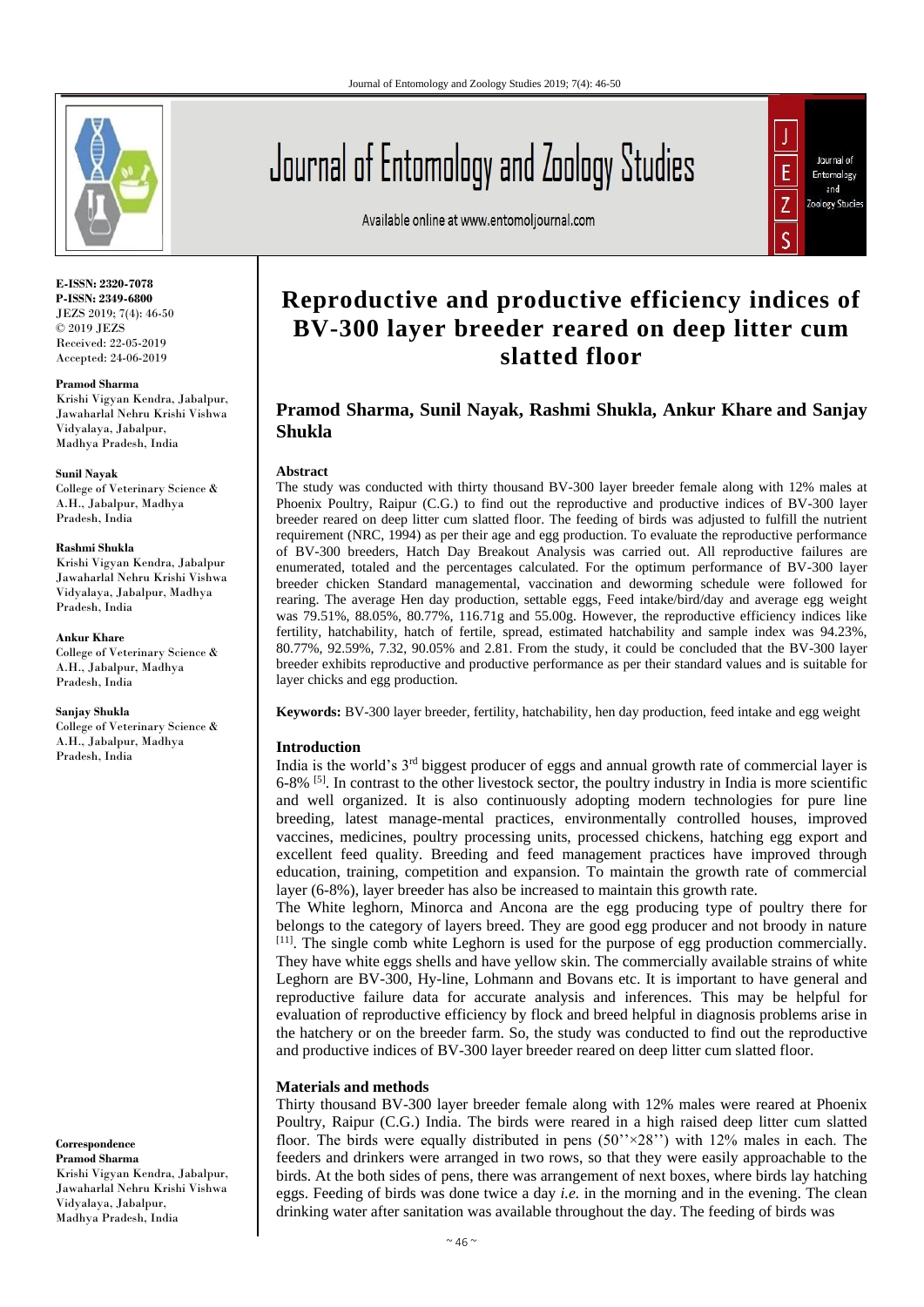adjusted to fulfill the nutrient requirement  $[16]$  as per their age and egg production. The standard vaccination schedule was maintained in chicks, growing and in laying stage. The deworming was done regularly to make the birds free from worms. The good quality shell grit was provided in separate pots to fulfill the calcium requirement for the formation of egg shells in laying birds. The laying stage was divided into two phases *i.e.* Phase I (19 to 40 weeks) and Phase II (from 41-72 weeks). The ingredient composition of Phase I and Phase II were given in Table 1 and chemical composition of Phase I and Phase II were given in Table 2. The drinkers were cleaned daily while feeders were cleaned weekly. The water tanks and pipe lines were also cleaned weekly using appropriate chemicals. The artificial light was given to birds when achieving appropriate body weight and egg production reached to 85% and this light was increased by ½ hours/week and increasing up to 16½ light hours/day. Strict bio-security was maintained at the farm to prevent the spreading of diseases. The hatching eggs from the nest boxes were collected at 8:00 AM and subsequently after every two hours and these eggs were cleaned immediately. After cleaning eggs were graded as hatchable eggs or crack egg or commercial egg (small sized egg). After grading, eggs were sent to the hatchery immediately. In summers to overcome the heatstress sprinkler were used above the shed and gunny clothes were maintained in the sides of sheds and wetting it with water to lower down the temperature of shed. In-side the shed fine mist producing foggers were arranged in two rows with the provision of electrolytes and vitamin C in drinking water. The feed samples were analyzed for proximate principles [1].

| <b>Particulars</b> | <b>Phase I</b> $(\% )$ | Phase II $(\frac{9}{6})$ |
|--------------------|------------------------|--------------------------|
| Maize              | 45.0                   | 47.0                     |
| Soybean cake       | 28.0                   | 27.4                     |
| <b>DORB</b>        | 7.2                    | 8.5                      |
| RP                 | 6.0                    | 6.0                      |
| Shell grit         | 7.0                    | 7.0                      |
| <b>LSP</b>         | 2.0                    | 2.4                      |
| <b>DCP</b>         | 1.8                    | 1.7                      |
| Salt               | 0.45                   | 0.45                     |

**Table 1:** Ingredient Composition of feed

| <b>Particular</b> | <b>Phase I</b> | <b>Phase II</b> |
|-------------------|----------------|-----------------|
| DM(%)             | 89.02          | 90.73           |
| ME(Kcal/kg)       | 2532.50        | 2625.07         |
| $CP($ %)          | 17.50          | 17.52           |
| EE(%)             | 2.64           | 2.72            |
| CF(%)             | 3.90           | 4.03            |
| Ca (%)            | 3.71           | 3.83            |
|                   | 0.728          | 0.719           |

**Table 2:** Chemical Composition of feed

To evaluate the reproductive performance of BV-300 breeders, Hatch Day Breakout Analysis was carried out. All reproductive failures are enumerated, totaled and the percentages calculated. From these data, reproductive efficiency measures such as fertility, percentage hatchability of fertile eggs, spread between fertility and hatchability, estimated hatchability and the sample index were calculated [14] and presented in Table 4. The formulas used for measuring reproductive efficiency of BV-300 breeders are as follows:

- 1. Fertility (%) = 100 (No. of Infertile eggs  $\div$  Sample Size)  $\times$  100
- 2. Hatchability  $%$  = (No. of eggs hatched  $\div$  No. of eggs set)  $\times$  100
- 3. Hatch of fertiles  $(\% ) =$  (Hatchability  $\div$  Fertility)  $\times 100$
- 4. Spread = Fertility Hatchability
- 5. Estimated hatchability  $(\% ) = 100$  Reproductive failures  $(0)$
- 6. Sample Index = Estimaetd hatchability  $(\%)$  Hatchability (%)

#### **Results and Discussion**

Production and reproduction performance indices of layer breeder (BV-300 Strain) offered Corn-Soya based diet is presented in Table 3 and Table 4, respectively. Feed intake was found directly related with the Hen day production percent of birds. The average feed intake during laying period was 116.71±2.80g on *ad libitum* feeding. Similar findings are also reported by Abbas *et al.* (2010) and Anderson (2002) in Hy-Line chicken and Renema *et al*. (1999). The hen day production during laying cycle was goes upto 91.89%, while average hen day production during laying cycle was 79.51% which is comparable to Petitte *et al*. (1982) and Yuan *et al* (2009). Average settable eggs of Layer breeder BV-300 strain was 88.05%, while it goes up to 98.82. The range of hatchability was 74.40% to 93.00%, which was depend on the age of the bird and size of the egg as described by Mbajiorgu (2011) and Kidd *et al*. (1992).The average egg weight was 55.00 g during laying period, which is comparable to Abiola *et al.* (2008).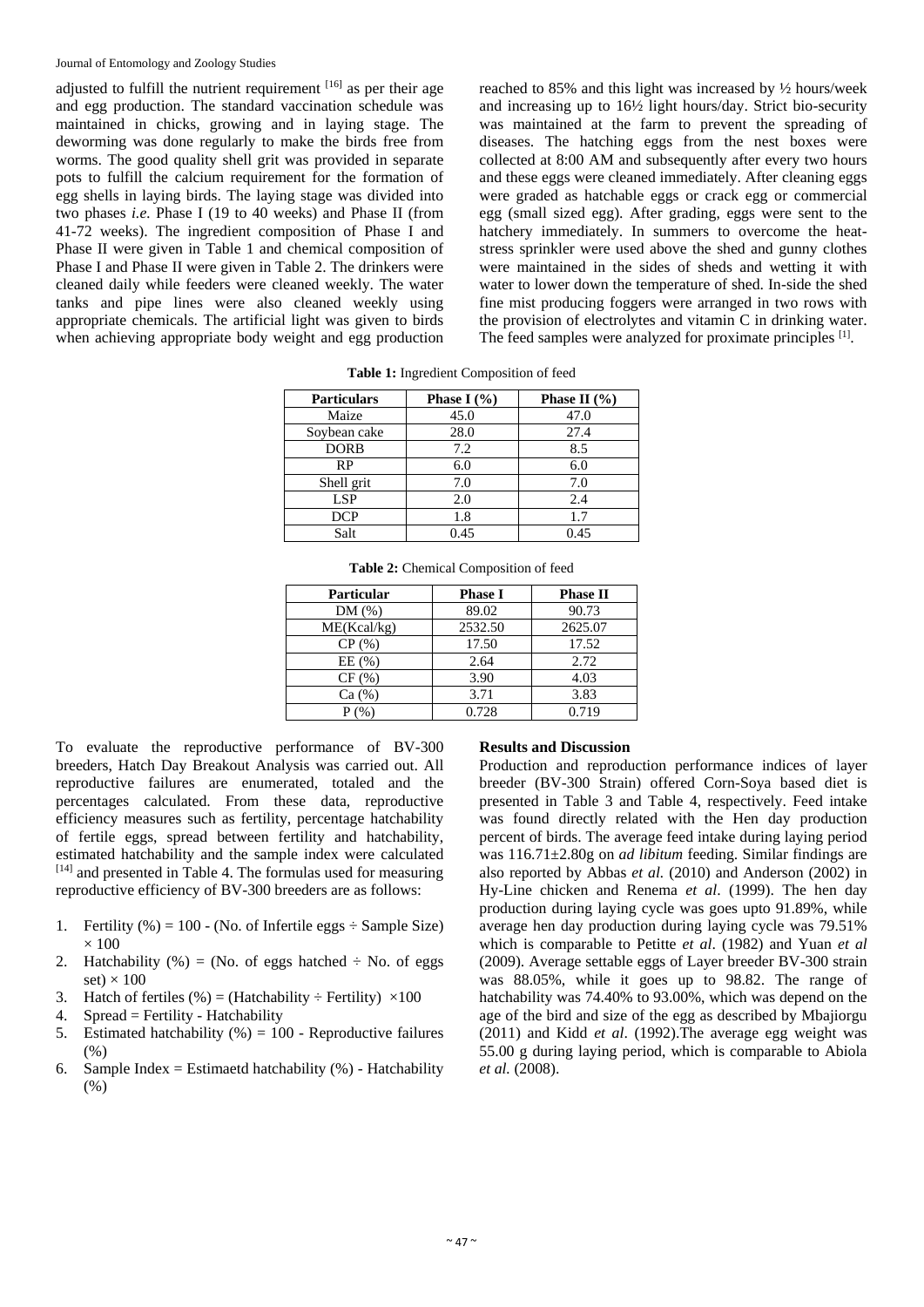| Age(wk)           |                  |                          | Hen day production (%)   Settable eggs (%)   Feed Intake/bird/day (g)   Avg. egg weight (g) |                  |
|-------------------|------------------|--------------------------|---------------------------------------------------------------------------------------------|------------------|
| 19                | 23.80            |                          | 55.89                                                                                       | 48.50            |
| 20                | 39.31            | $\overline{\phantom{a}}$ | 58.32                                                                                       | 48.50            |
| 21                | 47.21            |                          | 60.50                                                                                       | 49.50            |
| 22                | 67.28            | $\overline{a}$           | 75.42                                                                                       | 50.00            |
| 23                | 75.81            | 60.53                    | 75.71                                                                                       | 50.50            |
| 24                | 67.94            | 72.89                    | 87.57                                                                                       | 50.50            |
| 25                | 79.60            | 78.51                    | 94.85                                                                                       | 51.00            |
| 26                | 83.91            | 81.36                    | 115.00                                                                                      | 51.00            |
| 27                | 86.51            | 84.28                    | 116.14                                                                                      | 51.00            |
| 28                | 90.31            | 91.88                    | 121.28                                                                                      | 52.00            |
| 29                | 91.89            | 95.56                    | 120.85                                                                                      | 52.00            |
| 30                | 91.31            | 96.88                    | 119.28                                                                                      | 52.00            |
| 31                | 88.68            | 94.69                    | 116.00                                                                                      | 53.00            |
| 32                | 90.43            | 95.72                    | 121.14                                                                                      | 53.00            |
| 33                | 90.27            | 96.91                    | 122.14                                                                                      | 53.00            |
| 34                | 90.35            | 96.74                    | 120.00                                                                                      | 53.50            |
| 35                | 88.54            | 97.32                    | 116.00                                                                                      | 53.50            |
| 36                | 90.77            | 97.73                    | 121.14                                                                                      | 53.50            |
| 37                | 84.38            | 97.69                    | 122.14                                                                                      | 54.00            |
| 38                | 73.42            | 97.46                    | 120.00                                                                                      | 54.00            |
| 39                | 85.16            | 96.52                    | 116.00                                                                                      | 54.00            |
| 40                | 89.07            | 97.64                    | 116.00                                                                                      | 54.00            |
| 41                | 89.16            | 97.78                    | 113.85                                                                                      | 55.00            |
| 42                | 88.47            | 98.56                    | 114.00                                                                                      | 55.00            |
| 43                | 84.68            | 98.40                    | 117.80                                                                                      | 55.50            |
| 44                | 85.08            | 98.11                    | 121.14                                                                                      | 55.50            |
| 45                | 84.96            | 97.00                    | 117.00                                                                                      | 55.50            |
| 46                | 84.68            | 94.68                    | 119.70                                                                                      | 55.50            |
| 47                | 84.72            | 96.41                    | 116.28                                                                                      | 56.00            |
| 48                | 83.69            | 96.12                    | 116.71                                                                                      | 56.00            |
| 49                | 84.39            | 96.21                    | 124.14                                                                                      | 56.00            |
| $\overline{50}$   | 85.22            | 96.45                    | 124.14                                                                                      | 56.00            |
| 51                | 82.36            | 96.00                    | 128.13                                                                                      | 56.00            |
| $\overline{52}$   | 81.56            | 96.30                    | 137.00                                                                                      | 56.50            |
| 53                | 82.03            | 96.75                    | 140.56                                                                                      | 56.50            |
| 54                | 82.17            | 98.48                    | 142.00                                                                                      | 56.50            |
| 55                | 80.54            | 97.95                    | 137.14                                                                                      | 56.50            |
| 56                | 79.49            | 97.75                    | 142.42                                                                                      | 57.00            |
| 57                | 82.95            | 97.67                    | 143.00                                                                                      | 57.00            |
| 58                | 82.10            | 96.64                    | 143.42                                                                                      | 57.00            |
| 59                | 80.68            | 96.24                    | 143.85                                                                                      | 57.50            |
| 60                | 81.44            | 98.01                    | 143.42                                                                                      | 57.50            |
| 61                | 80.16            | 98.06                    | 137.14                                                                                      | 57.50            |
| 62                | 80.38            | 98.44                    | 134.00                                                                                      | 58.00            |
| 63                | 79.80            | 98.76                    | 134.71                                                                                      | 58.00            |
| 64                | 78.43            | 98.74                    | 128.71                                                                                      | 58.00            |
| 65                | 79.19            | 98.79                    | 130.42                                                                                      | 58.00            |
| 66                | 79.31            | 98.51                    | 128.00                                                                                      | 58.00            |
| 67                | 77.37            | 98.56                    | 125.28                                                                                      | 58.00            |
| 68                | 76.52            | 98.68                    | 124.25                                                                                      | 59.00            |
| 69                | 76.81            | 98.76                    | 122.00                                                                                      | 59.00            |
| 70                | 73.41            | 98.82                    | 116.85                                                                                      | 59.00            |
| 71                | 64.67            | 98.49                    | 116.14                                                                                      | 60.00            |
| 72                | 61.25            | 98.70                    | 114.14                                                                                      | 61.50            |
| Average $\pm$ SEM | $79.51 \pm 1.71$ | $88.05 \pm 1.02$         | $116.71 \pm 2.80$                                                                           | $55.00 \pm 0.41$ |

**Table 3:** Production Performance of Layer Breeder (BV-300 Strain)

However, the reproductive efficiency indices of BV-300 like fertility was 94.23%, which was similar to the fertility of Babcock white (95.26%) as reported by the Anderson (2010) and Reddy *et al.* (1999) in White Leghorn. The average hatchability of layer birds was 80.77%, which is lower than reported by the ledur *et al*. (2000) in White Leghorn and similar to Sharma *et al*. (2012) in Krishna-J Birds. However, contrary to this Farooq et al. (2001) suggested that hatchability is reduced with reduced fertility in COBB 500 Broiler Chickens. Taking this further might also mean that hatchability will be improved with improved fertility.

The Hatch of fertile, spread, estimated hatchability and sample index was 92.59%, 7.32, 90.05% and 2.81. However, these values were differ from standard values described by Bell and Weaver (2002) but were not significantly different.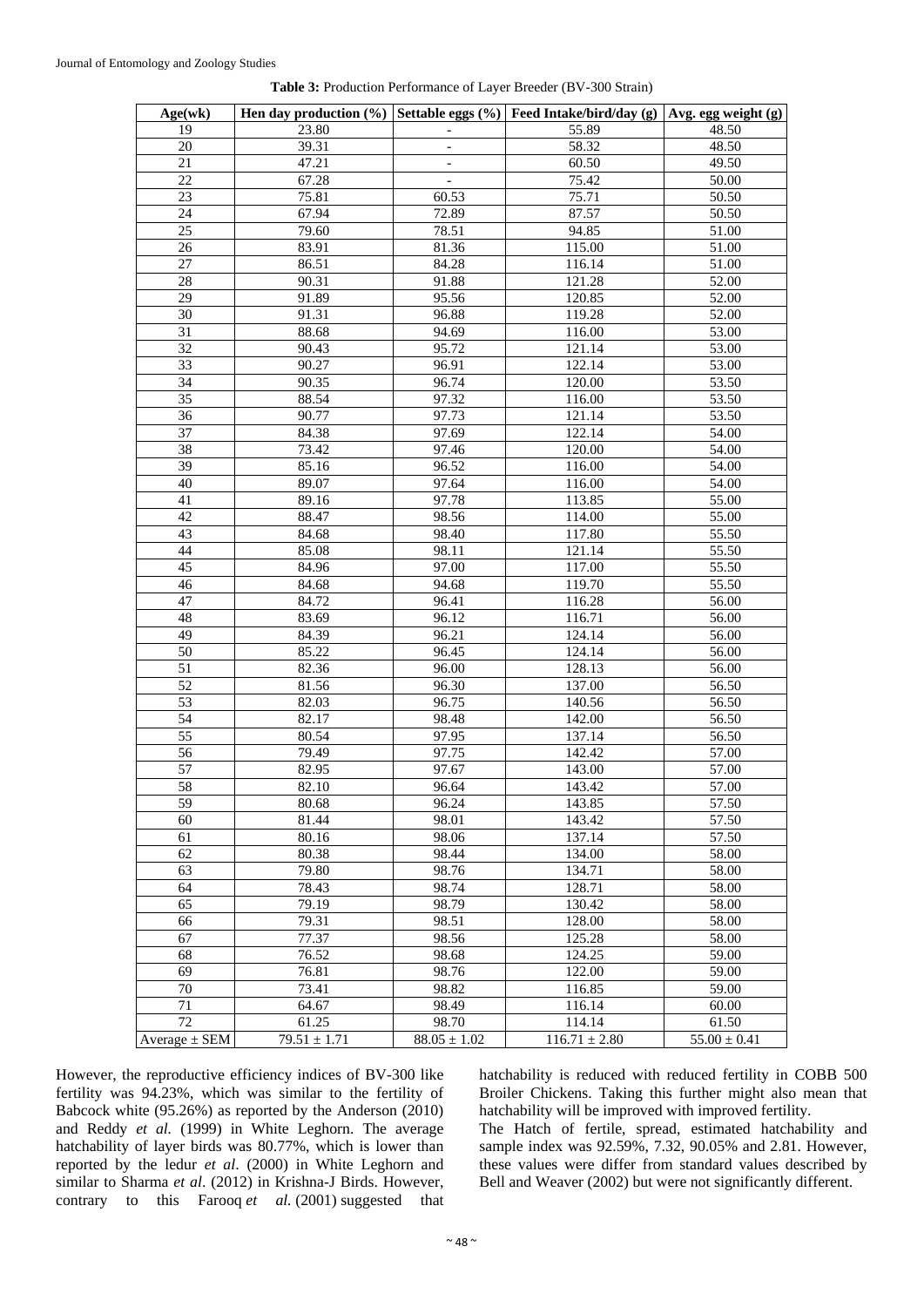| Age $(wk)$                         |                    |                  | Fertility $(\%)$ Hatchability $(\%)$ Hatch of fertile $(\%)$ | <b>Spread</b>   | Estimated hatchability (%) Sample Index |               |
|------------------------------------|--------------------|------------------|--------------------------------------------------------------|-----------------|-----------------------------------------|---------------|
| 23                                 | 90.20              | 74.40            | 82.48                                                        | 15.80           | 80.60                                   | 6.20          |
| 24                                 | 88.50              | 79.70            | 90.05                                                        | 8.80            | 81.65                                   | 1.95          |
| 25                                 | 89.70              | 80.10            | 89.29                                                        | 9.60            | 80.50                                   | 0.40          |
| 26                                 | 91.50              | 83.70            | 91.47                                                        | 7.80            | 88.04                                   | 4.34          |
| $\overline{27}$                    | 92.60              | 85.60            | 92.44                                                        | 7.00            | 90.55                                   | 4.95          |
| 28                                 | 94.50              | 86.49            | 91.52                                                        | 8.01            | 91.50                                   | 5.01          |
| 29                                 | 94.20              | 88.00            | 93.41                                                        | 6.20            | 89.10                                   | 1.10          |
| 30                                 | 95.80              | 89.90            | 93.84                                                        | 5.90            | 93.75                                   | 3.85          |
| $\overline{31}$                    | 93.40              | 89.10            | 95.39                                                        | 4.30            | 89.40                                   | 0.30          |
| $\overline{32}$                    | 96.70              | 91.90            | 95.03                                                        | 4.80            | 94.40                                   | 2.50          |
| 33                                 | 95.90              | 90.15            | 94.00                                                        | 5.75            | 92.50                                   | 2.35          |
| 34                                 | 95.80              | 90.00            | 93.94                                                        | 5.80            | 93.50                                   | 3.50          |
| 35                                 | 96.10              | 91.56            | 95.27                                                        | 4.54            | 93.20                                   | 1.64          |
| 36                                 | 96.10              | 92.40            | 96.14                                                        | 3.70            | 94.10                                   | 1.70          |
| 37                                 | 95.90              | 92.10            | 96.03                                                        | 3.80            | 93.50                                   | 1.40          |
| 38                                 | 81.20              | 93.00            | 114.53                                                       | 4.50            | 93.22                                   | 0.22          |
| 39                                 | 96.70              | 92.50            | 95.65                                                        | 4.20            | 95.80                                   | 3.30          |
| 40                                 | 95.90              | 92.10            | 96.03                                                        | 3.80            | 94.80                                   | 2.70          |
| 41                                 | 96.10              | 91.00            | 94.69                                                        | 5.10            | 94.80                                   | 3.80          |
| 42                                 | 95.70              | 90.00            | 94.04                                                        | 5.70            | 94.50                                   | 4.50          |
| 43                                 | 95.40              | 90.90            | 95.28                                                        | 4.50            | 94.42                                   | 3.52          |
| 44                                 | 96.20              | 91.00            | 94.59                                                        | 5.20            | 95.40                                   | 4.40          |
| 45                                 | 97.80              | 90.90            | 92.94                                                        | 6.90            | 94.20                                   | 3.30          |
| 46                                 | 95.70              | 88.20            | 92.16                                                        | 7.50            | 88.50                                   | 0.30          |
| 47                                 | 95.30              | 87.10            | 91.39                                                        | 8.20            | 87.25                                   | 0.15          |
| 48                                 | 96.80              | 88.50            | 91.42                                                        | 8.30            | 91.83                                   | 3.33          |
| 49                                 | 95.60              | 90.00            | 94.14                                                        | 5.60            | 92.50                                   | 2.50          |
| 50                                 | 96.10              | 89.40            | 93.02                                                        | 6.70            | 90.20                                   | 0.80          |
| 51                                 | 95.10              | 88.10            | 92.63                                                        | 7.00            | 92.10                                   | 4.00          |
| 52                                 | 95.60              | 89.70            | 93.82                                                        | 5.90            | 93.40                                   | 3.70          |
| $\overline{53}$                    | 96.20              | 91.00            | 94.59                                                        | 5.20            | 94.65                                   | 3.65          |
| 54                                 | 95.30              | 89.00            | 93.38                                                        | 6.30            | 94.32                                   | 5.32          |
| 55                                 | 95.30              | 88.60            | 92.96                                                        | 6.70            | 92.43                                   | 3.83          |
| $\overline{56}$                    | 94.80              | 89.90            | 94.83                                                        | 4.90            | 93.43                                   | 3.53          |
| 57                                 | 95.30              | 87.10            | 91.39                                                        | 8.20            | 88.15                                   | 1.05          |
| 58                                 | 94.60              | 88.10            | 93.12                                                        | 6.50            | 92.37                                   | 4.27          |
| 59                                 | 94.90              | 87.10            | 91.78                                                        | 7.80            | 87.17                                   | 0.07          |
| 60                                 | 95.70              | 86.10            | 89.96                                                        | 9.60            | 89.50                                   | 3.40          |
| 61                                 | 94.90              | 86.30            | 90.93                                                        | 8.60            | 86.35                                   | 0.05          |
| 62                                 | 94.60              | 86.50            | 91.43                                                        | 8.10            | 92.43                                   | 5.93          |
| 63                                 | 93.90              | 85.20            | 90.73                                                        | 8.70            | 88.48                                   | 3.28          |
| 64                                 | 94.30              | 85.30            | 90.45                                                        | 9.00            | 87.28                                   | 1.98          |
| 65                                 | 94.60              | 85.80            | 90.69                                                        | 8.80            | 87.42                                   | 1.62          |
| 66                                 | 93.60              | 83.20            | 88.88                                                        | 10.40           | 83.46                                   | 0.26          |
| 67                                 | 95.10              | 84.10            | 88.43                                                        | 11.00           | 88.37                                   | 4.27          |
| 68                                 | 93.60              | 81.60            | 87.17                                                        | 12.00           | 83.30                                   | 1.70          |
| 69                                 | $\overline{92.60}$ | 79.50            | 85.85                                                        | 13.10           | 83.35                                   | 3.85          |
| 70                                 | 91.60              | 80.20            | 87.55                                                        | 11.40           | 82.15                                   | 1.95          |
| 71                                 | 89.30              | 81.30            | 91.04                                                        | 8.00            | 88.13                                   | 6.83          |
| $\overline{72}$                    | 89.50              | 78.50            | 87.70                                                        | 11.00           | 80.44                                   | 1.94          |
| Average $\pm$ SEM 94.23 $\pm$ 0.40 |                    | $80.77 \pm 0.60$ | $92.59 \pm 0.60$                                             | $7.32 \pm 0.36$ | $90.05 \pm 0.62$                        | $2.81\pm0.24$ |

# **Conclusion**

From the study, it could be concluded that the Corn-Soya based diet exhibits optimum performance for Layer Breeder (BV-300 Strain). The average Hen day production, settable eggs, Feed intake/bird/day and average egg weight was 79.51%, 88.05%, 116.71g and 55.00g. However, the reproductive efficiency indices like fertility, hatchability, hatch of fertile, spread, estimated hatchability and sample index was 94.23%, 80.77%, 92.59%, 7.32, 90.05% and 2.81. From the study, it could be concluded that the BV-300 layer breeder exhibits reproductive and productive performance as per their standard values in Indian agro-climatic conditions and is suitable for layer chicks and egg production.

#### **Acknowledgement**

The author wish thanks to the Phoenix Poultry, Raipur (C.G.) India for providing the facilities, opportunity and necessary help for successful completion of the study in BV-300 Layer Breeder.

#### **References**

- 1. AOAC. Official Methods of Analysis, 15th edn., Association of Official Analytical Chemists, Arlington, Va, USA, 1990.
- 2. Abbas SA, Gasm Elseid AA, Ahmed MKA. Effect of Body Weight Uniformity on the Productivity of Broiler Breeder Hens. International Journal of Poultry Science.